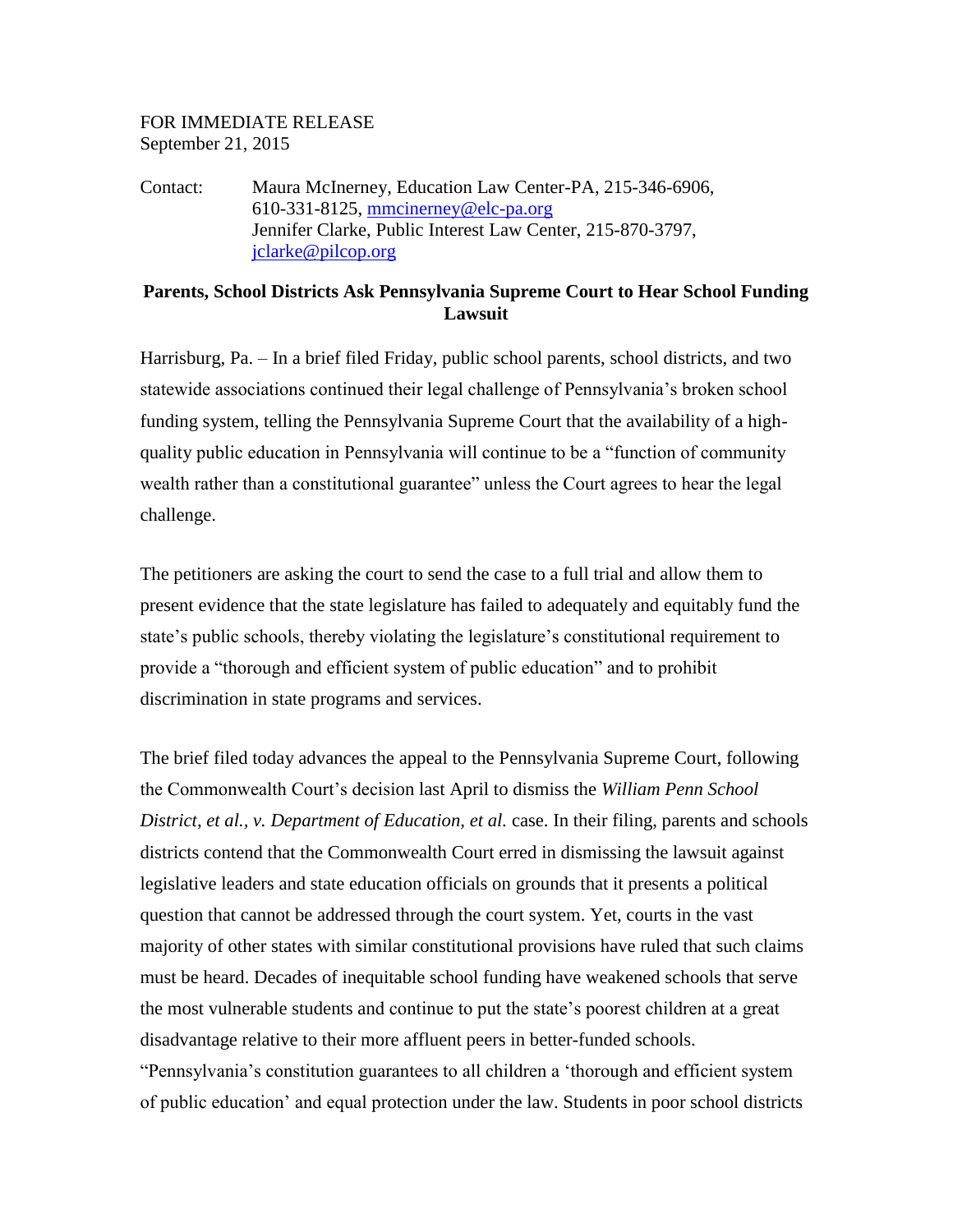are denied these rights by an irrational, unpredictable school finance scheme that is overly reliant on local property taxes and deprives students of the basic resources they need to meet state academic standards." said Maura McInerney, senior attorney at the Education Law Center of Pennsylvania. "The legislature claims that as long as it keeps school doors open and lights on, it has met its constitutional obligation and that the courts have no role to play in interpreting the constitution. It is now up to the Supreme Court to address this unconscionable claim. Our state constitution is clear: the court cannot close its doors to the children of Pennsylvania."

*William Penn School District, et al.* was brought last November by seven parents, the Pennsylvania Association of Rural and Small Schools (PARSS), the NAACP Pennsylvania State Conference, and six school districts from urban, rural, and suburban communities, including William Penn, Panther Valley, Lancaster, Greater Johnstown, Wilkes-Barre Area and Shenandoah Valley.

"We are asking Pennsylvania courts to exercise their weighty responsibility to ensure that state officials abide by Constitutional commands, just as courts in many other states have done.," said Jennifer Clarke, executive director of the Public Interest Law Center. "We hope that this Supreme Court will step up because the disparities between wealthy and poor school districts in Pennsylvania are the greatest in the country, with the wealthiest school districts spending 33% more per-pupil than the poorest. All Pennsylvanians will benefit if the Court acts to ensure a quality education is available to all students."

The brief can be viewed here:

[https://edfundinglawsuit.files.wordpress.com/2015/09/william-penn-vs-pde-sup-court](https://edfundinglawsuit.files.wordpress.com/2015/09/william-penn-vs-pde-sup-court-brief.pdf)[brief.pdf](https://edfundinglawsuit.files.wordpress.com/2015/09/william-penn-vs-pde-sup-court-brief.pdf)

# # #

The Education Law Center-PA works to ensure that all children in Pennsylvania have access to a quality public education, including poor children, children of color, children with disabilities, children in the foster care and juvenile justice systems, English Language learners, and other vulnerable children. For more information visit [www.elc](http://www.elc-pa.org/)[pa.org](http://www.elc-pa.org/) or follow on Twitter @edlawcenterpa.

The Public Interest Law Center uses high-impact legal strategies to improve the wellbeing and life prospects of vulnerable populations by ensuring they have access to fundamental resources including a high-quality public education, access to health care,